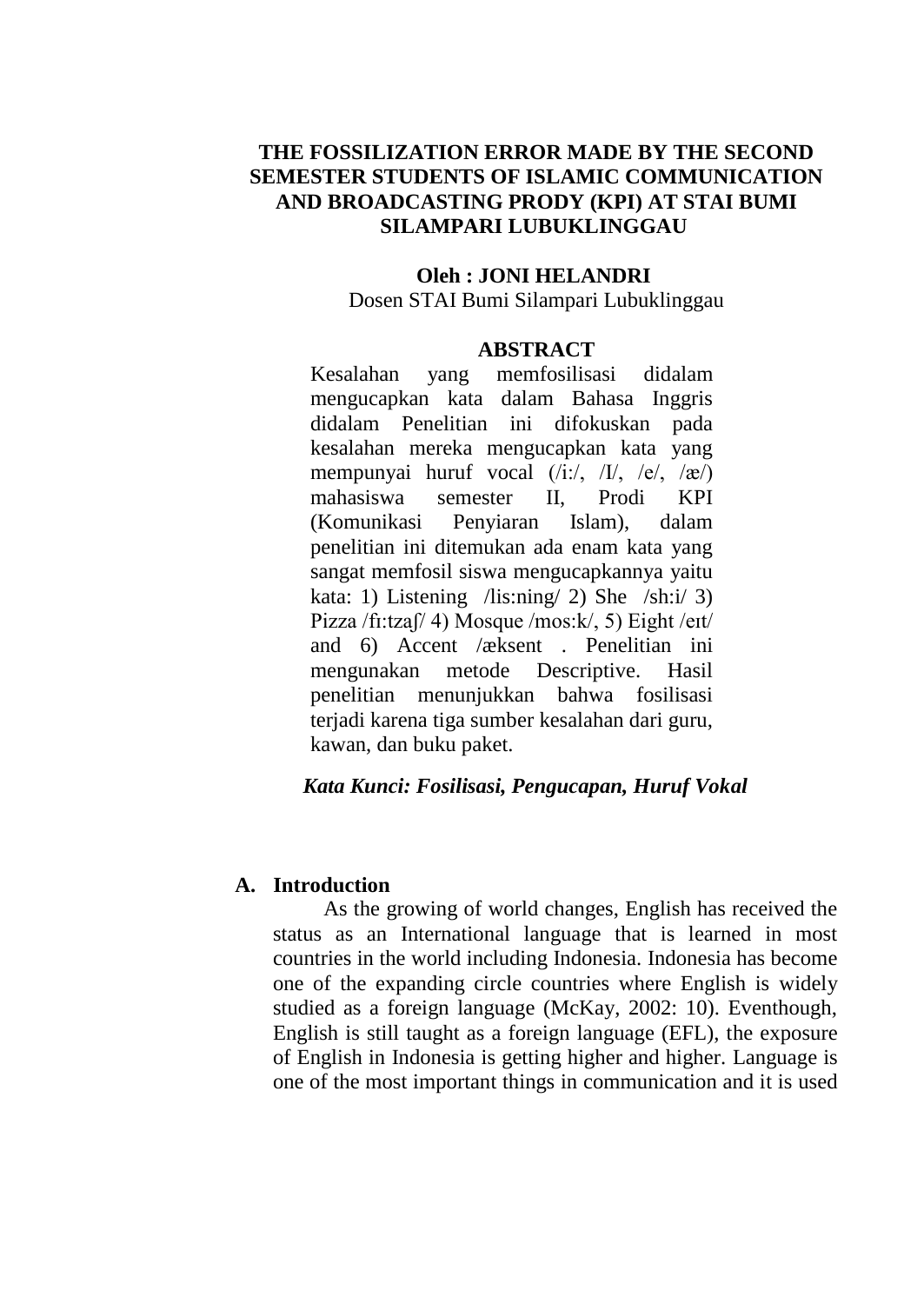as a bridge of communication among people. Through language people can share ideas, showing their likes and dislike, discover the world and many other things.

In Indonesia, English is considered as the first foreign language and taught formally from elementary school up to the university level. In learning English, there are four skills that should be mastered. They are listening, speaking, reading, and writing. In addition, there are some components of a language as well, such as grammar, vocabulary, and pronunciation. In a higher school, only some lecturers who teach vocabulary and pronunciation to their students. Pronunciation is one of the subskills in speaking. This component plays a very important role in speaking, because by pronouncing English words correctly, students are able to avoid misunderstanding when they have conversations. Therefore, it is necessary for students to master English pronunciation.

Pronunciation is very important to be taught in learning English as a foreign language (EFL) since many students get some difficulties in pronouncing some words in English such as the words "thank" and "there". They tend to pronounce the word "thank" /tæŋk/ instead of /θæŋk/ and the word "there" /deə(r)/ instead of  $\delta$ eə(r). In addition, the students tend to pronounce the words in English just like they pronounce them in Bahasa Indonesia such as the words 'cat' /cat/, 'house' /hos/, and 'how' /houw/. They tend to transfer the pronunciation of the words from their first language (L1) to some words in English. These phenomena have become the main problems for the English teachers in teaching the language.

Fossilization seems to be especially linked to the ability to pronounce new words. According to Treiman (1991) cited in Huang, Lin, & Su (2004: 63), when people read new words, they use two routes or methods, to pronounce them. The first route involves using memorized associations between familiar printed words (sight words) and their pronunciation. The second route involves "sounding out" the word by constructing a pronunciation from the word"s printed form.

Students have problems in pronouncing English words, because they mix way of pronouncing sounds in their first language and the one in English. Pronunciation is the way to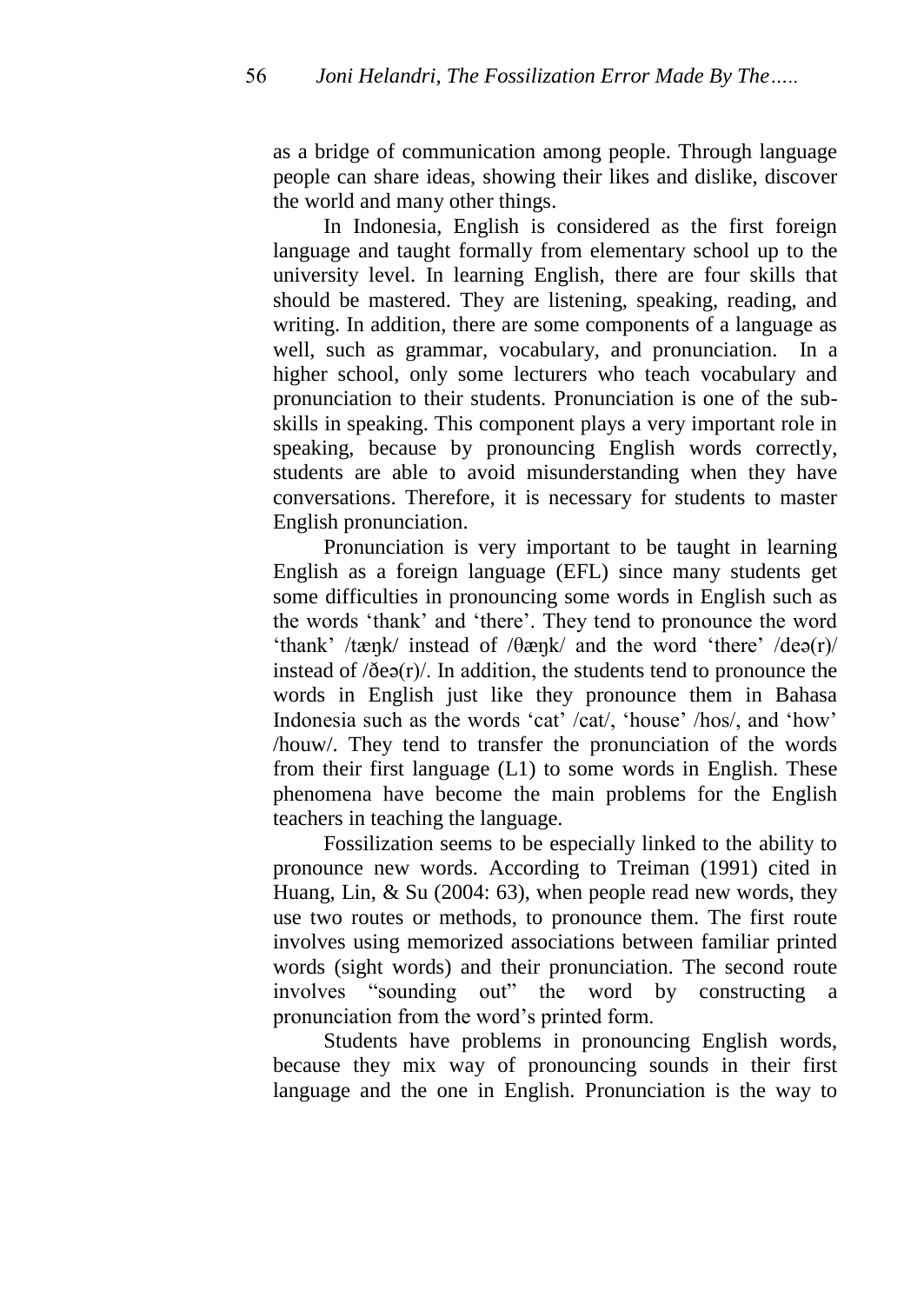produce sounds by using our speech organs. As a matter of fact, that error is a part of learning process. Basically, errors are significant parts that cannot be ignored in learning a foreign language. Students usually produce errors in pronouncing English, because of the differences that exist between their native language and English. The errors may also be produced because of the student motivation level in learning, their understanding about the English sounds. The writer wanted to know what errors that students made in pronouncing vowel especially front vowel. For example the word of "keep". The students' are often error in pronouncing the sound of "kep", but the word of "keep" is pronuounced with sound /ki:p/. And the word of "tack". the students' are often error in pronouncing the sound of "tek", but the word of "tack" is pronounced with sound /tӕk/ as the correct example.

Based on the students' error pronunciation which became fossilized above, therefore, the researcher tried to research about the errors in pronouncing the English sounds of vowel. The vowel is a sound which has air escaping from the mouth over the center of the tongue without friction. The pronounciation vowels in this research are  $(i$ :/, /I/, /e/, /æ/). Those vowels sound usually encountered by the students especially on pronouncing new vocabularies.

The fossilized pronunciation problems of the non-native students can no longer be ignored because pronunciation learning cannot be marginalized in foreign language teacher education. Fossilized pronunciations can be rehabilitated. Since good pronunciation, which paves the way for good intonation, is an integral part of the communicative competence,

In this case, the reseacher hopes the fossilization error of those words can turn into the development of the students' pronunciation. A consideration of learners' pronunciation errors and how these can inhibit successful communication is a useful basis on which to assess why it is important to deal with pronunciation in the classroom.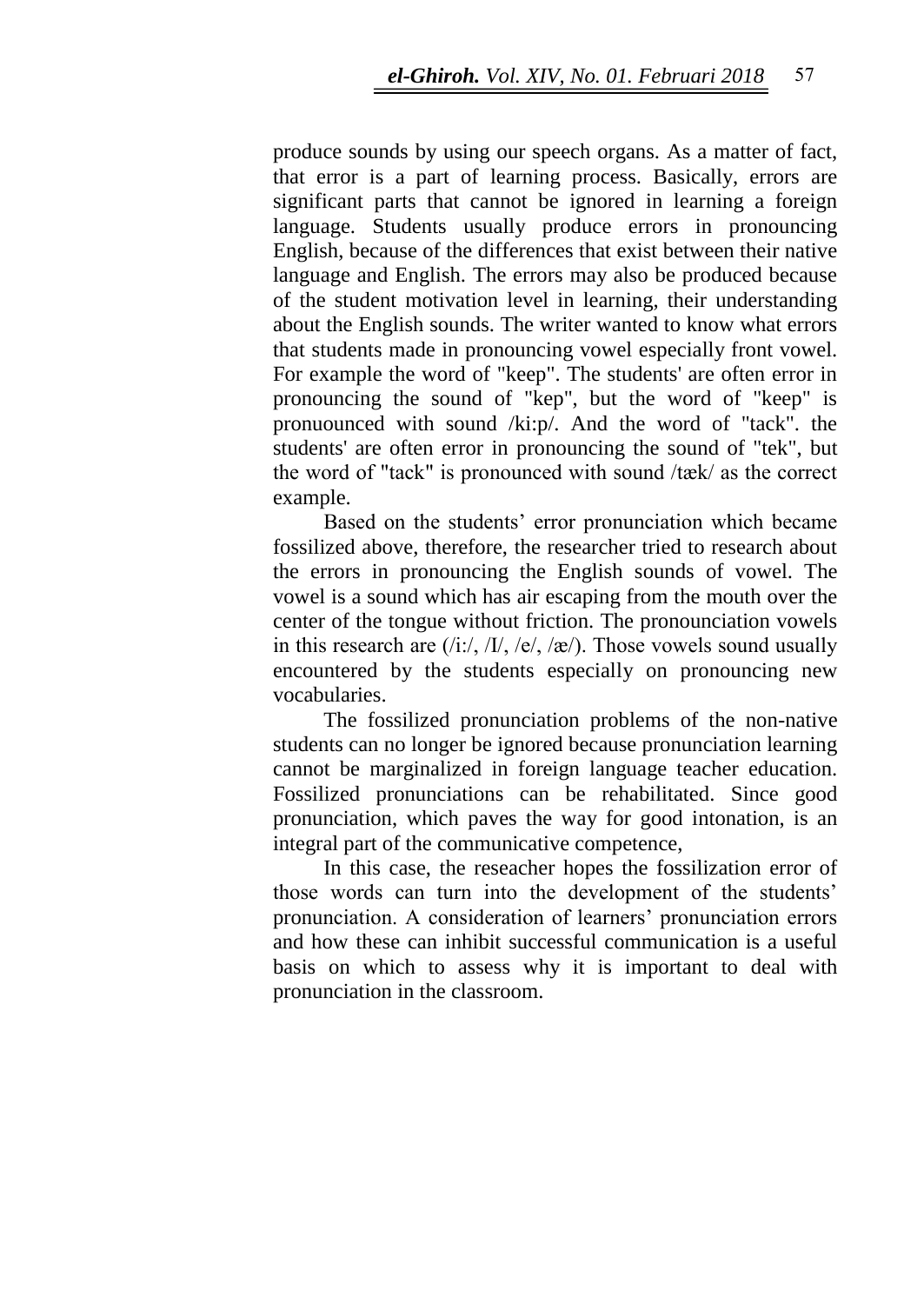### **2. Techniques and Activities in Pronunciation**

According to Kreidler (2004:45) said that there are several analyses which linguistics have made of English vowels, the different analyses recognize different numbers of vowels, they use different symbols and combinations of symbols to represent them, and they use different terms to describe them. In other word several kinds of features need to be considered it, they are (a) vowels differ from one another in quality. Quality is determined by the shape of the resonance chamber, which in turn depends mainly on the position of the tongue, (b) vowels can differ in length. To be sure, any vowel can be stretched out or clipped short; in this sense length depends on the importance of a word in an utterance and on the habits of the speaker, (c) vowel differ in complexity. This is the familiar distinction between a simple vowel, or monophthong, and a compound vowel, or diphthong, (d) there may be a difference in tenseness. Muscles in the lips and, more importantly, in the tongue can be tightened or relaxed.

According Jones (1986:14) In the production of most vowels, the tongue is convex to the palate. And the position of the highest point of the tongue when producing vowels are varies.



Position of the Tongue © Tanvir Shameem

The tongue are high and forward for  $/i$ :/ in "sheep" word, high and back for  $\frac{i}{i}$  in "soon" word, and low for  $\frac{1}{\alpha}$  in "man" word.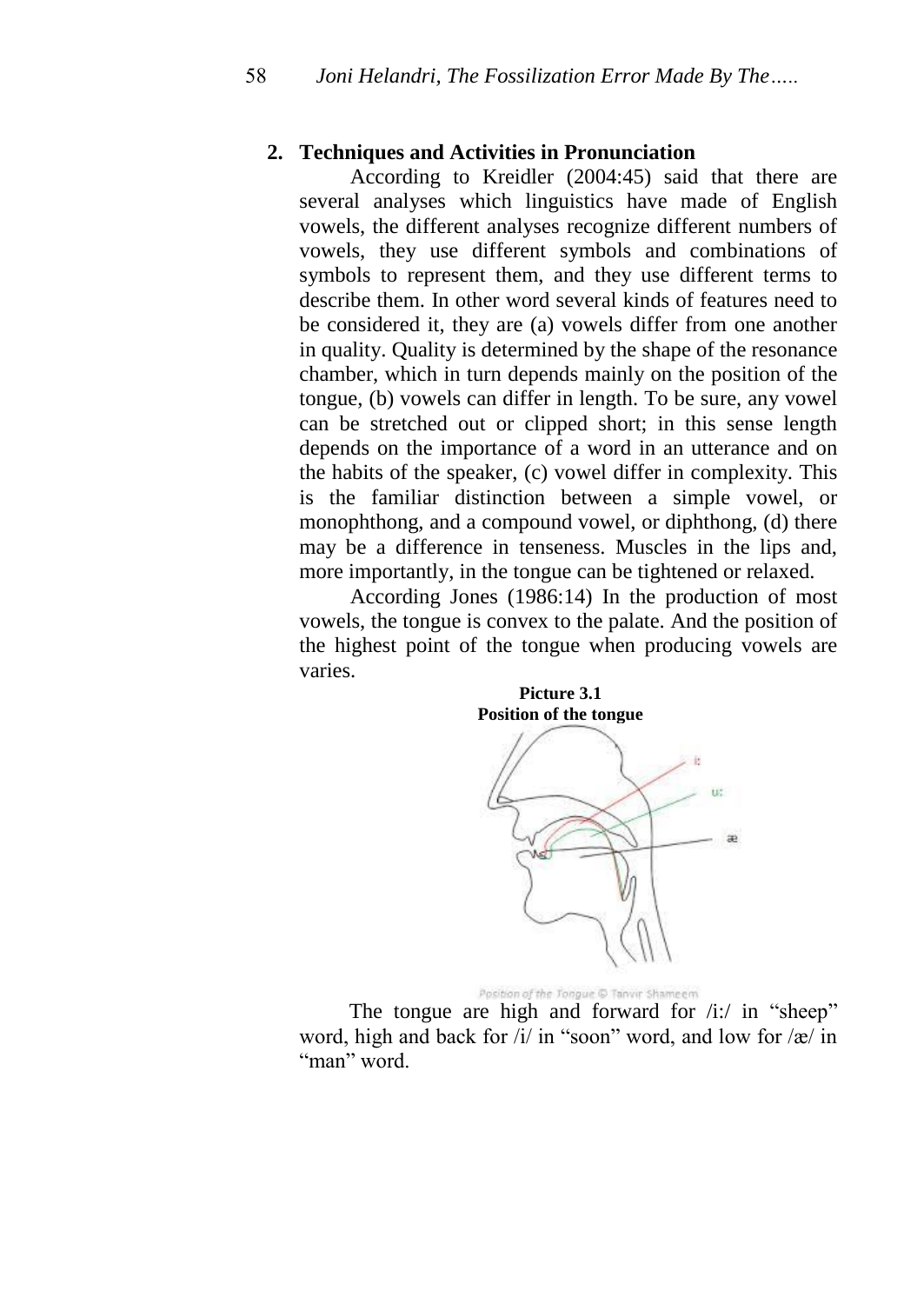

**Picture 3.2 English Pure Vowels**

Vowels could be classified into three class based on the position of the tongue (Kreidler, 2004:49,51) namely: front vowel  $(i/$ ,  $/I/$ ,  $/e/$ ,  $\alpha/$ ), central vowel  $(\land \land, \land \alpha, \land \alpha, \land \alpha, \land \alpha)$ , and back vowel (/ɒ/, /ɔ:/, /u/, /u:/). This research just focused for front vowel.

According to Jones (1986:14) states that in the production of which the "front" of the tongue is raised in the direction of the hard palate. There are four phonetic of front vowels, they are /i:/,  $/I/$ , /e/, /æ/.

The tongue is arched high in the mouth and moves up toward the gum ridge for the vowel /i:/ as in see. It lowers slightly with each front vowel. The tip of the tongue remains low and behind the lower front teeth for each front vowel. /I/ is a lower high front lax vowel like the vowel of "sit", which is formed by putting the tongue nearer to centre than to front just above the half-close position, the lips are loosely spread, the tongue is lax, with the side rims making light contact with the upper molars. /e/ is a lower mid front vowel as the vowel of "pen", which is formed by raising the front of the tongue between the half open and half close position, the lips are loosely spread and are slightly wider apart than for  $/I/$ . /æ/ is low front tense vowel as the vowel of "cat". In pronouncing it, the mouth is slightly open than for /e/, the front of the tongue is raised just below the half-open position, with the side rims making a very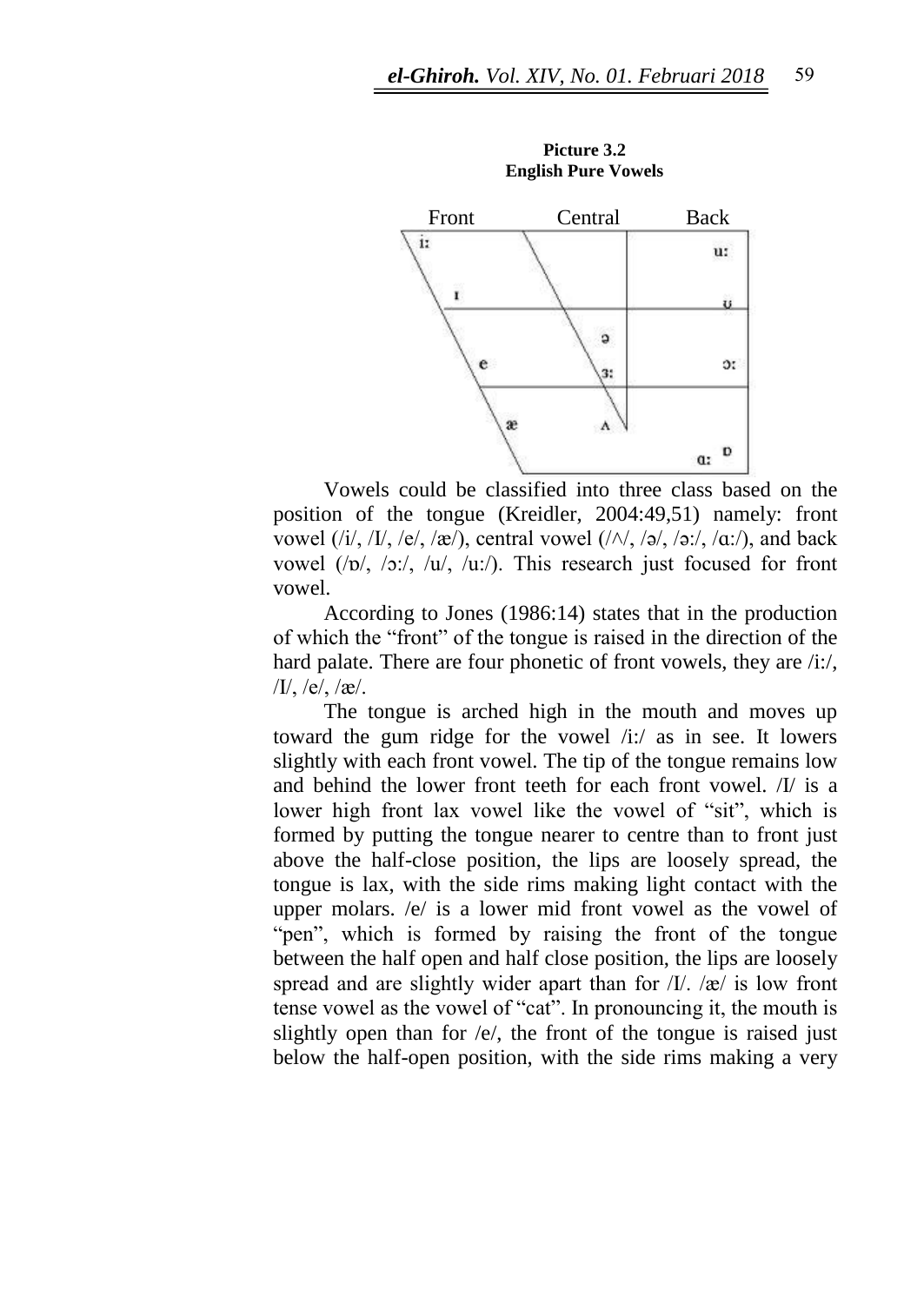slight contact with the back upper molars, the lips are neutrally open.

Here are some techniques and activities can be applied in teaching pronunciation.

## **a. Drilling**

One of the main ways in which pronunciation is practiced in the classroom is through drilling. Drilling simply involves the teacher saying a word or structure, and getting the class to repeat it. Drilling aims to help students to achieve better pronunciation of language items, and to help them remember the new items (Kelly, 2007: 16).

Drilling often follows on from the process, known as eliciting, of encouraging students to bring up a previously studied word, phrase, or structure. The teacher generally uses prompt, pictures, mime etc, to help the process along, and can give the relevant item to the students if none of them is able to offer it. There are three kinds of drilling:

- Choral drilling: Choral drilling can help to build confidence, and gives students the chance to practice pronouncing the drilled item relatively anonymously, without being out on the spot. For example, students can hear a dialog of drilling on the tape. (Kelly, 2007: 16).
- Open pair drilling. Open pair drilling is the technique where, for example, question and answer drills might be set up across the class, with one student (S) asking, another responding, and so on. Having drilled a question and answer orally and individually, the teacher (T) uses prompts (for example a big letter "Q" and a big letter "A" written on the cards) and invites students to question each other and respond in turn across the class. (Kelly, 2007: 16). The resulting question and answer routine might then sound like this:

Student1: Have you ever been to Bali? Student 4: yes, I have. Student 5: Have you ever been to Jakarta? Student 2: No, I haven't.

• Substitution drill. Substitution drill is another important and useful variation (Kelly, 2007: 16). This involves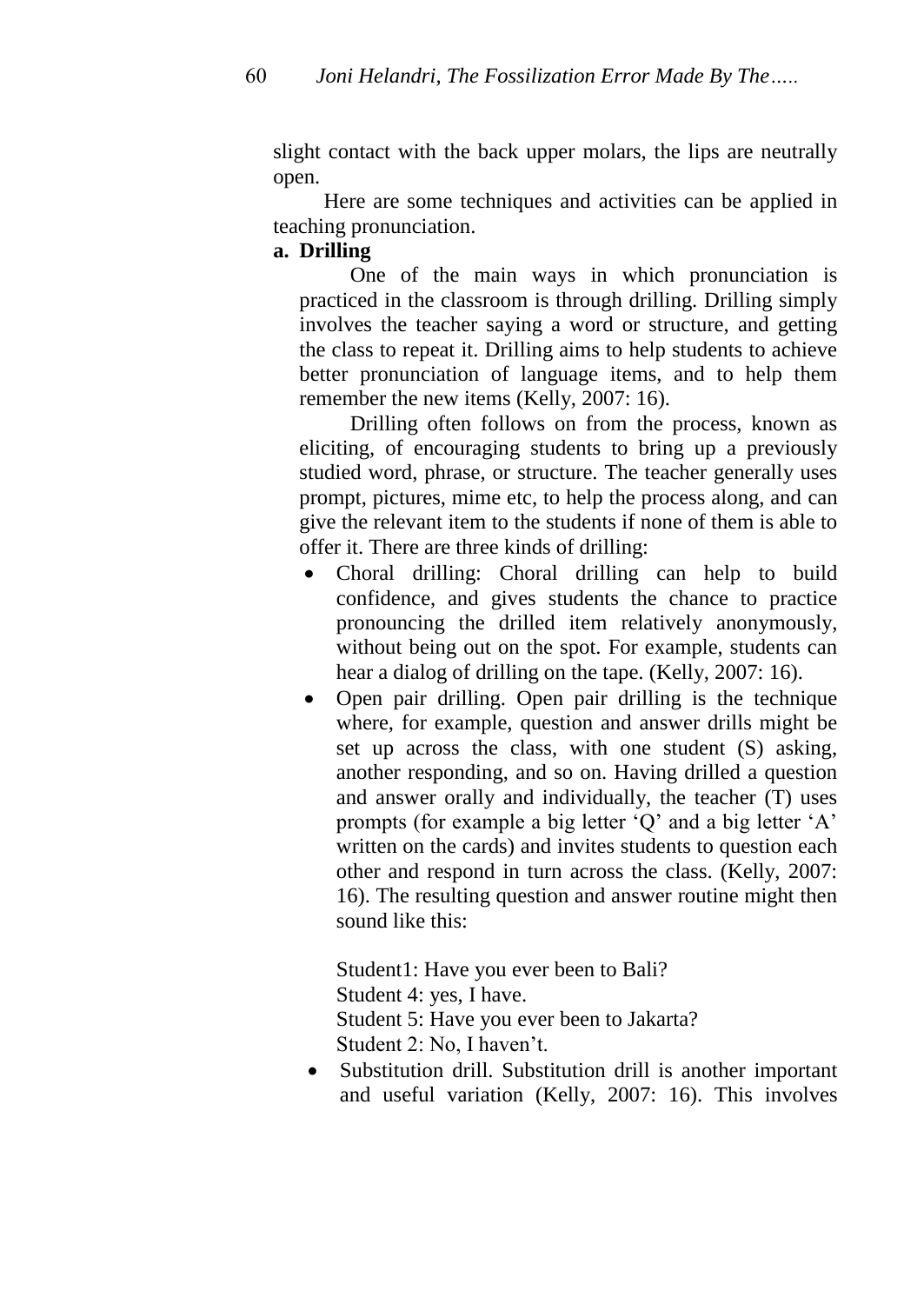drilling a structure, but substituting items of vocabulary into the sentence being dealt with, as follow:

Teacher : It's in the corner.

Student 1 : It's in the corner.

Teacher  $\cdot$  It's on the table.

### **b. Minimal Pairs**

Minimal pairs are words or utterances which differ by only one phoneme (Kelly, 2007: 18). Teachers can use minimal pairs to good advantage in the classroom as a way of focusing on sounds which have been causing difficulties for students. This activity can be applied to the small group so that the teacher can provide some coaching. Individual can be coached too. Some ideas for activities based around minimal pairs are as follows:

- 1) Students can be given lists of words and work with a partner to decide which words have particular sound: For example: Tick the words which have the sound  $\Delta$ : cap hat bug cup bag Activities like this one are a good way of gradually introducing students to the individual phonemic symbols relevant to English.
- 2) Students might also listen to a succession of words, and decide how many times a particular sound is heard: For example: how many times do you hear /ei/? Underline each one you hear. pepper paper letter later pen pain

wet wait get gate late let

3) Sounds can also be contrasted by appearing in close proximity. The teacher can drill these utterances chorally and individually:

For example: Pass me the pepper and the paper.

I"ll post the letter later.

They won't let us in if we're late.

4) In a similar vein, but moving slightly away from the idea of minimal pairs, teachers can also ask students to listen for the odd one out among a list of words that they are given: For example: cart class heart smart part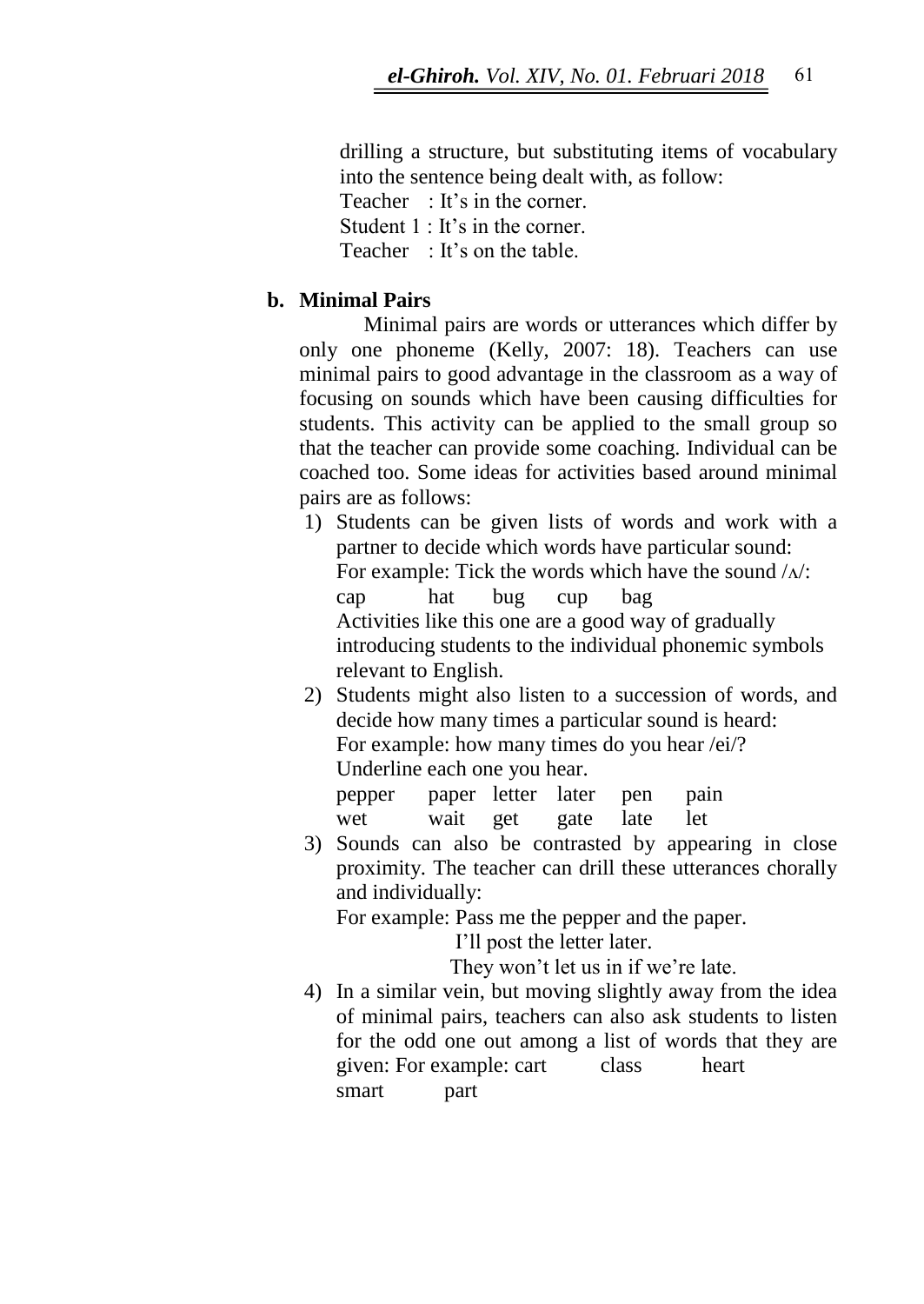### **c. Pronunciation and Spelling Activities**

Pronunciation usually works closely in with spelling work. In pronunciation, homograph and homophones can provide useful opportunities for the activity. Homographs are words which have the same spelling, but with different pronunciation (Kelly, 2007: 20). For example: the word 'wind' /wind/ as in weather, and 'wind' /waind/ as in what people do to a clock. Another example is from the word "read" in these 2 sentences.

- Why don"t you *read* this book?
- I've already *read* it.

Homophones are words which have the same pronunciation, but have different spelling.For example: write and right there, their, and they"re fair and fare

According to Jones (1986:3-4), says not two people pronounce exactly alike. The differences arise from a variety of causes, such as locality, early influences, and social surroundings; there are also individual peculiarities for which it is difficult or impossible to account. Jones explain about "good speech and "bad" speech. Good speech may be defined as a way of speaking which is clearly intelligible to all ordinary people. "bad speech is a way of talking which is difficult for most people to understand. It caused by mumbling or lack of definiteness of utterance. And as foreign learners English will be able to pronounce one sound in distinction to any other English sounds when saying English words.

#### **1. Review of the Literature**

Several studies had been conducted around the area of the students" fossilization error. First research was done by Demirezen (2007) who studied fossilization in Turkish teachers" pronunciations and suggested Audio Articulation Method (AAM) to cure the wrong articulation of the teachers on the job. Based on his research, it was found that By only repeating the words, as in 'AAM method' the learners may require a longer period to gain the true pronunciation of that word, however once the conceptualization phenomenon comes in the way, we may find that it might be easier to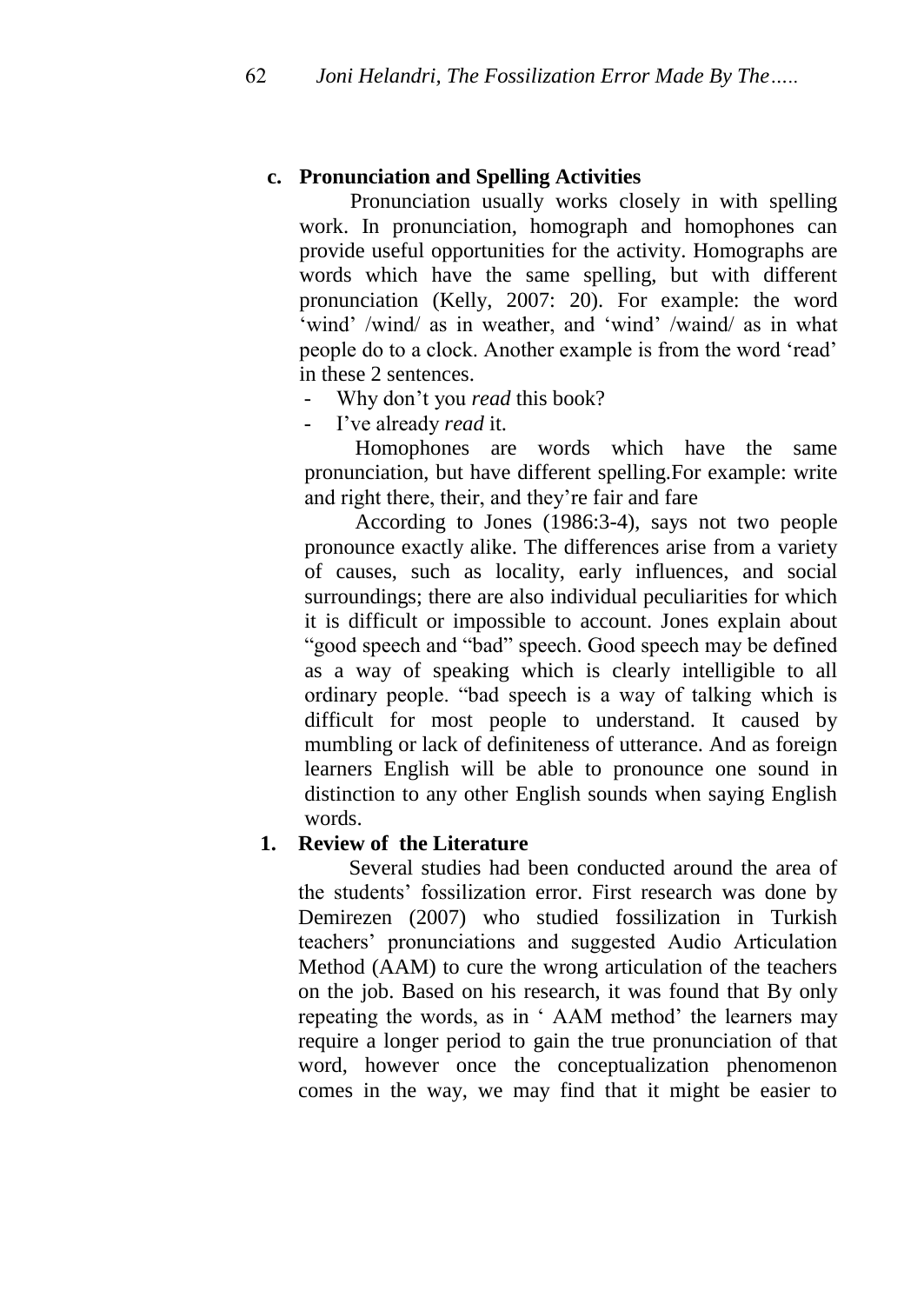pronounce it correctly in a shorter period of time. In addition, the findings show that the attained experiences pronunciation were quite limited. The students were only taught pronunciation based on the repetition, modeling, and recasting methods. There were almost no practices exemplifying the conceptualization of pronunciation knowledge. The training provided by the teacher also made little or no reference to teaching subconsciously, which is the main component of conceptualization as described by Fraser (2001). More specifically, teaching the correct articulation of sounds, syllable sound variations and patterns of stress or intonation were not in question.

Second research was also done by Demirezen in 2003, his research entitled "Identification of English Consonant Phonemes as Fossilized Pronunciation Errors for Turkish Teachers of the English Language". Based on his research, it revealed that Turkish English language teachers have a general affinity to mispronounce the /ng/ sound combination as Ink/ form, but not in an /I\s/, which is the right case. This is a very common pronunciation error whose rate of occurrence is 57 % in Turkish English language teachers. The result of the pronunciation is a bad sounding articulation that does not suit the professional career of a foreign language teacher. It must be borne in mind that bad pronunciation impedes and obscures intelligibility, accuracy, fluency, and automatic control of pronunciation in the target language. The fossilized pronunciation mistakes keep bothering the communicative fluency of the teacher trainees and novice foreign language teachers who are on the job. Since teaching foreign languages is a vocational job, developing a good intelligible pronunciation is an integral partof the profession.

From several studies that have ever been conducted by Demirizen (2001), & Demirizen (2003), each of them has different focuses to the subjects they researched. Demirizen (2001: 1) focuses on the ways how to conduct fossilization in Turkish teachers" pronunciations and suggested Audio Articulation Method (AAM) to cure the wrong articulation of the teachers on the job.Demirizen (2003) describe how to Identification of English Consonant Phonemes as Fossilized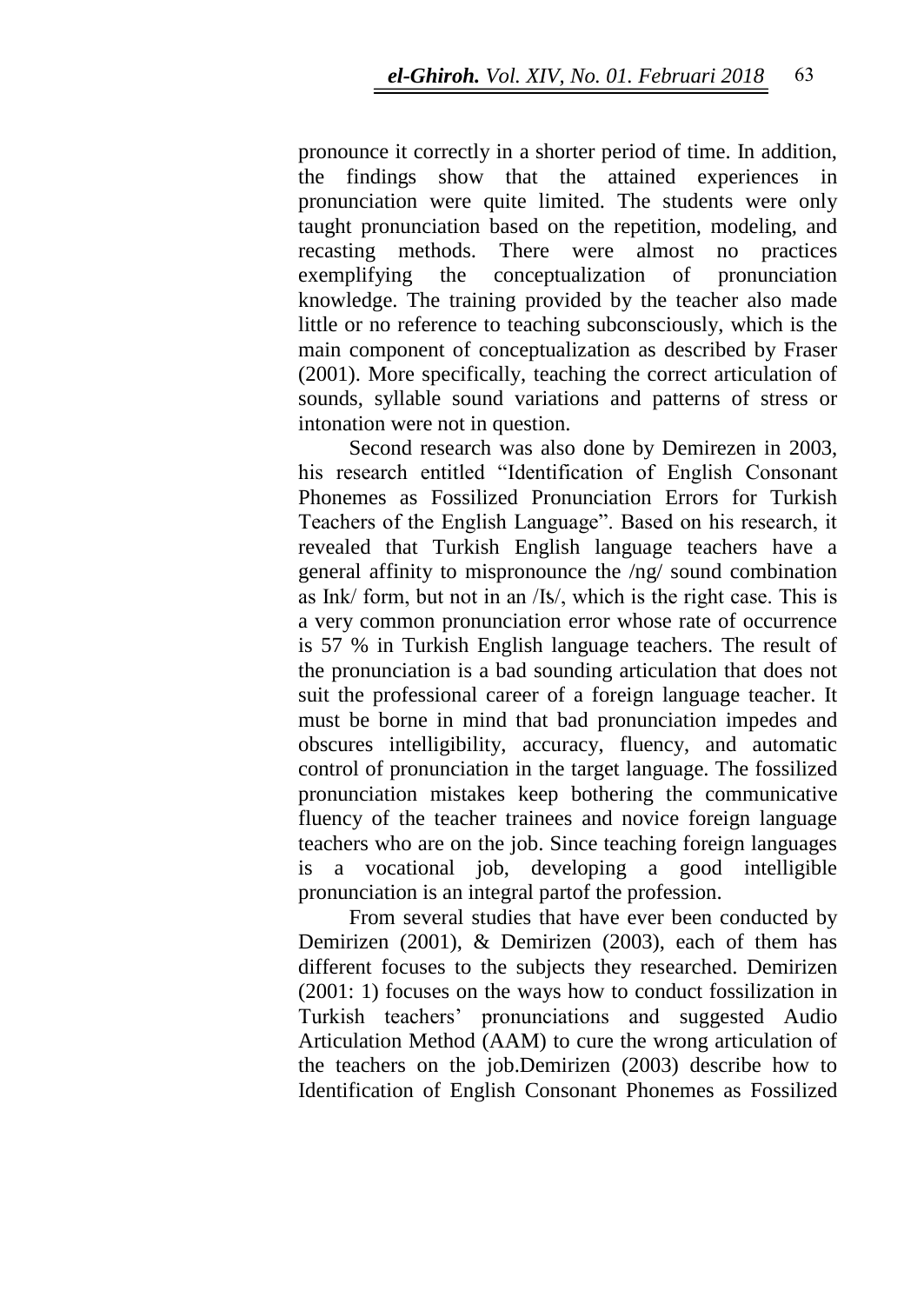Pronunciation Errors for Turkish Teachers of the English Language.

From the following explanation, there are some similarities and differences in the writer's study. Some similarities that occur among those previous studies and the writer's study are they focus on how to develop the fossilization error for some teachers in Turkey. However, this study investigates the fossilization error in some words on vowels and vocabulary knowledge for KPI students.

# **2. Rationale**

The problems of the study were formulated in the following questions: (1) What were the students' fossilization errors in pronouncing the English vowels the English front vowels (/i:/, /I/, /e/, /ӕ/). at Islamic Communication and Broadcasting Prody (KPI) at STAI Bumi Silampari Lubuklinggau (2)What were the most words of the students' fossilization errors in pronouncing the English vowels at Islamic Communication and Broadcasting Prody (KPI) at STAI Bumi Silampari Lubuklinggau?

# **3. Method And Design**

In this research, descriptive qualitative method was aplied since the reseracher intends to describe the data systematically where the data is the direct source and then to analyze them as accurately as possible. Besides, this method was also used because the writer tried to describe information about errors in pronouncing English vowel, especially front vowel /i:/, /I/, /e/, /æ/.

In collecting the data, the writer used two instruments. First, students are asked to read the test items of 10 words of English front vowel orally. The test which was used to know the students in percentages of the errors in producing English front vowel  $/i$ :/,  $/I$ ,  $/e$ ,  $/e$ ,  $/e$ , and second, the writer used hand phone to record the students' voice or pronunciation of English front vowel . Two steps taken were as follows (1) Preparing material, explaning the instruction to the students, explaining the ways in doing the recording using hand phone to record, asking the students to read the test items one by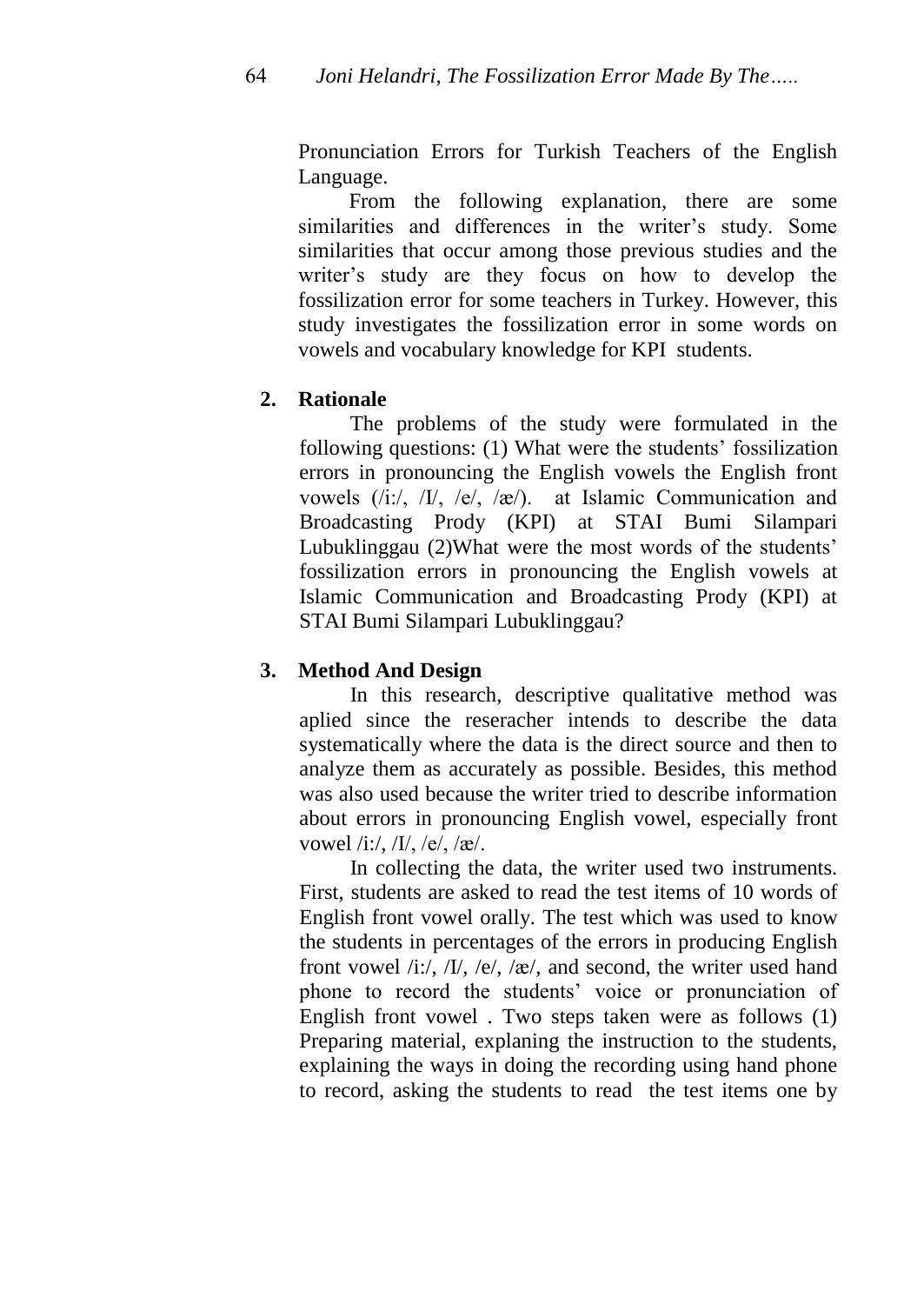one of 10 words orally. (2) Analysis, listen to the recordings and analyze students' error in pronouncing English front vowel. Oral production test use to know the students" errors in pronouncing English vowel especially front vowels.

In analyzing the data, the writer applied some procedures as follows:

- 1) Checked students" pronouncing the sound of English front vowels  $/i$ :/,  $/I/$ ,  $/e/$ ,  $/æ/$
- 2) Identified the data best on their pronounciation production. Analyzed the students" error in pronouncing the sound of English front vowels based on their /i:/, /I/,  $/e$ ,  $\alpha$  by percentage.

The data were analyzed by calculating the percentage of errors in pronouncing the sound of English front vowel. The writer used the following formula:

$$
PE = \frac{IA}{NI} \times 100\%
$$

### **4. Significance And Conclusion**

In this study, there were 11 students as the sample. The writer got the data by giving oral test. The findings of this study deal with the result of the data analyzed. The findings of this study were described on the result of the students in pronouncing the English Font vowels words in context test.

In more details, the students' errors in pronouncing English front vowels in words in context test are presented below:

1) Listening /lis:ning/

In word "listening", there were 10 students who pronounced incorrectly; there were students pronounced /lizening/, /listening/, /lizzening/. The percentage of students error in pronouncing "listening" was 91%. However, there was only 1 student who could pronounce the word "listening" correctly.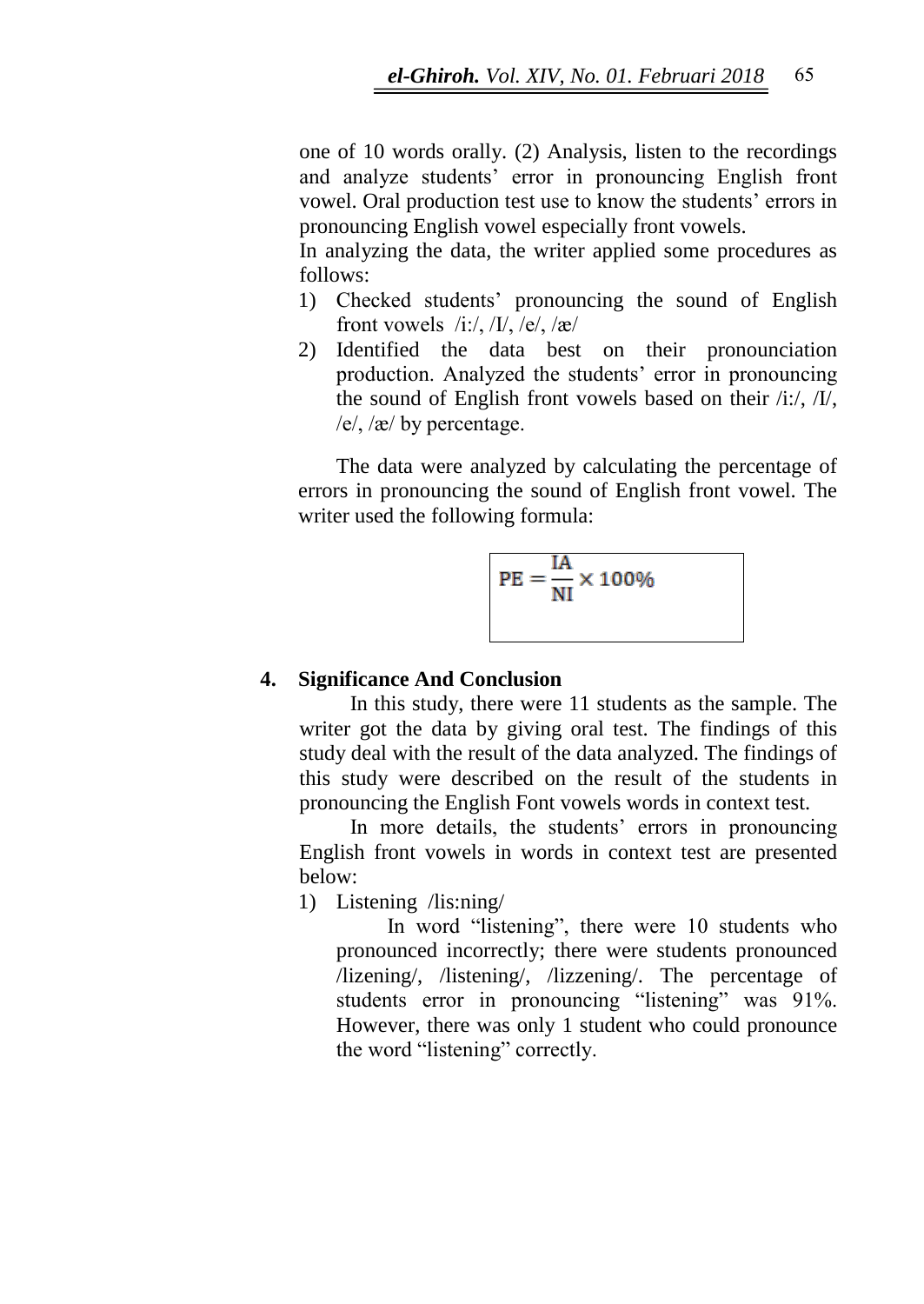2) She /sh:i/

In pronoucing the word she, there were 11 students or all pronounced the word incorrectly. The percentages of errors were 100%

3) Pizza /fɪ:tzaʃ/

In word "pizza", there were 10 students pronounced incorrectly and 1 students pronounced correctly, usually students incorrect pronounced /piza/ and /pizza/. The percentage of students error in pronouncing "pizza" was 90.91%.

4) Heat /hi:t/

In word heat, there were 3 students pronounced correctly and 8 students pronounced incorrectly. Student incorrect pronounced "heat" is /het/, /hɪt/. The percentage of students error in pronouncing "heat" was 73%

5) Eat  $/$ i:t $/$ 

In word eat, there were 11 students pronounced incorrectly. And just the students pronounced incorrectly, /ɪt/, /et/. The percentage of students error in pronouncing "eat" was 100%.

6) Mosque /mos:k/

In this word "mosque", there were 1 students pronounced correctly.10 students pronounced incorrectly. There were students pronounced /moskue, /mosku/, /sait/. The percentage of students error in pronouncing "sad" was 91%.

7) Eight /eɪt/

In this word "eight", there were 11 students pronounced incorrectly. There were students pronounced /eik/, /eij/, /aik/. The percentage of students error in pronouncing "eight" was 100%.

8) Accent /æksent/

In this word "accent", there were 10 students pronounced correctly and 1 students pronounced incorrectly. There were students pronounced /æsen/, /esen/, /aksen/, /eken/, /ӕksən/, /eksen/, /ase/. The percentage of students error in pronouncing "accent" was 91 %.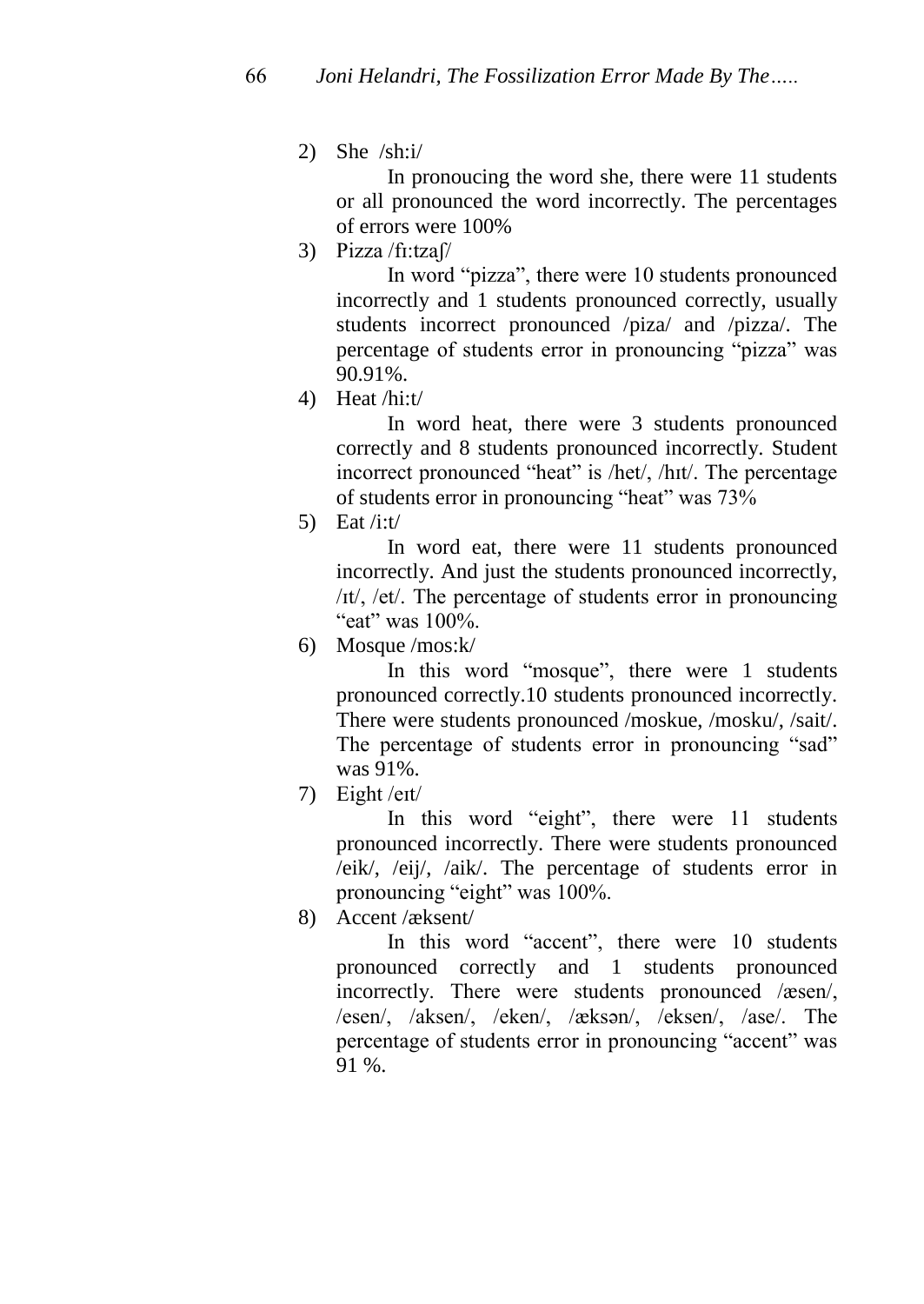9) Apple /æpl/

In word "apple", there were 5 students pronounced correctly. Just 6 student pronounced incorrectly. There were students pronounced /apel/. The percentage of students' error in pronouncing "apple" was 64.5%.

10) Brain /brein/

In word "brain", there were 5 students pronounced correctly. 6 students pronounced incorrectly. There were students pronounced /bren/, /brain/. However, the percentage of students error in pronouncing "brain" was 54.5%.

From the result of words in isolation and words context tests, it can be interpreted that there are some errors in the pronouncing the sound of English front vowels for the second semester students to pronounce. Based on the analysis, it was found out that, the most dominant error in word test were 1) Listening /lis:ning/ 2) She /sh: $i/ 3$ ) Pizza /fi:tzaf/ 4) Mosque /mos: $k/ 5$ ) Eight /eɪt/ and